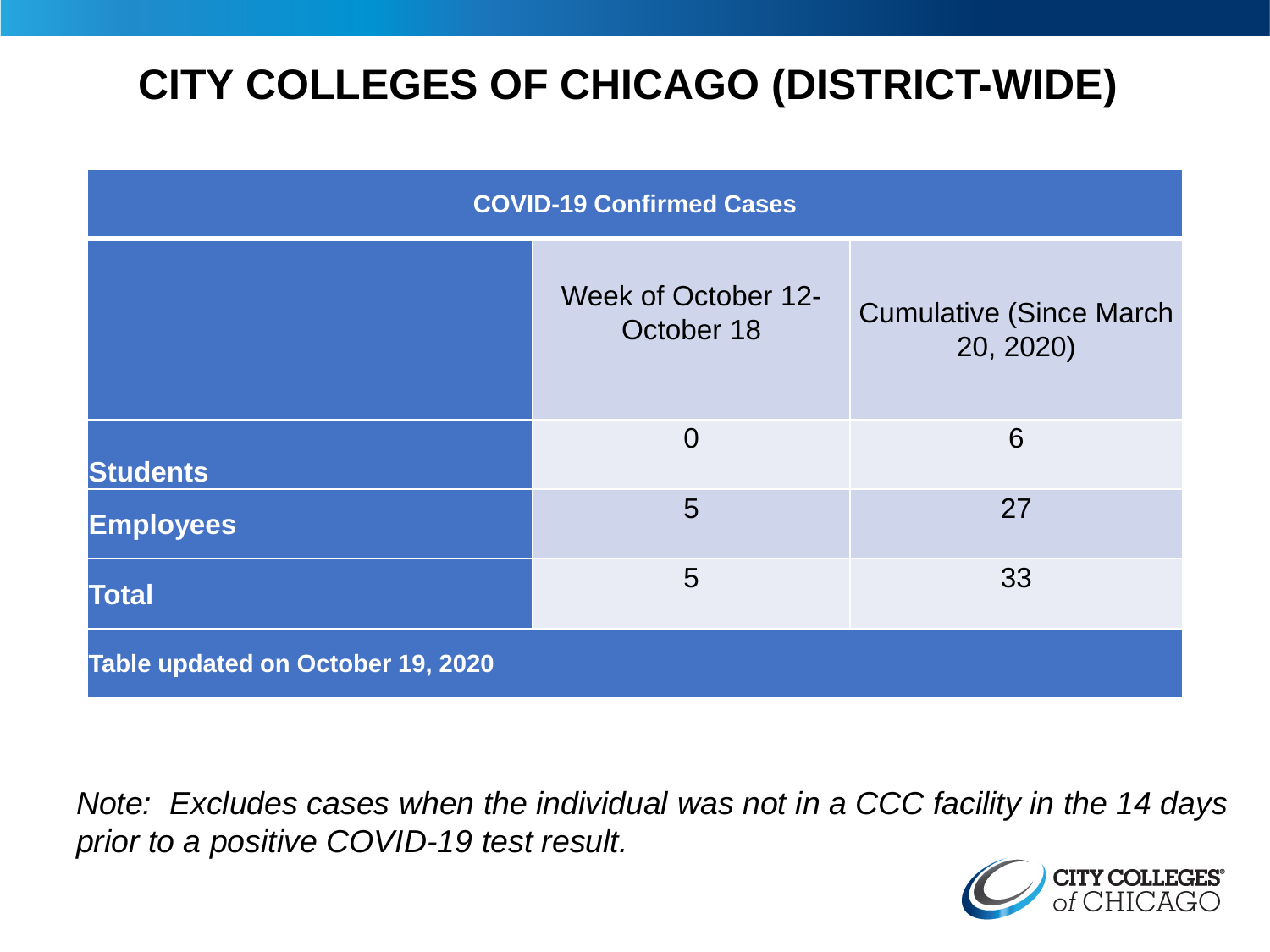### **DALEY COLLEGE**

| <b>COVID-19 Confirmed Cases</b>   |                                    |                                              |
|-----------------------------------|------------------------------------|----------------------------------------------|
|                                   | Week of October 12 -<br>October 18 | <b>Cumulative (Since March)</b><br>20, 2020) |
| <b>Students</b>                   | $\Omega$                           | $\Omega$                                     |
| <b>Employees</b>                  |                                    | $\overline{4}$                               |
| <b>Total</b>                      | 1                                  | $\overline{4}$                               |
| Table updated on October 19, 2020 |                                    |                                              |

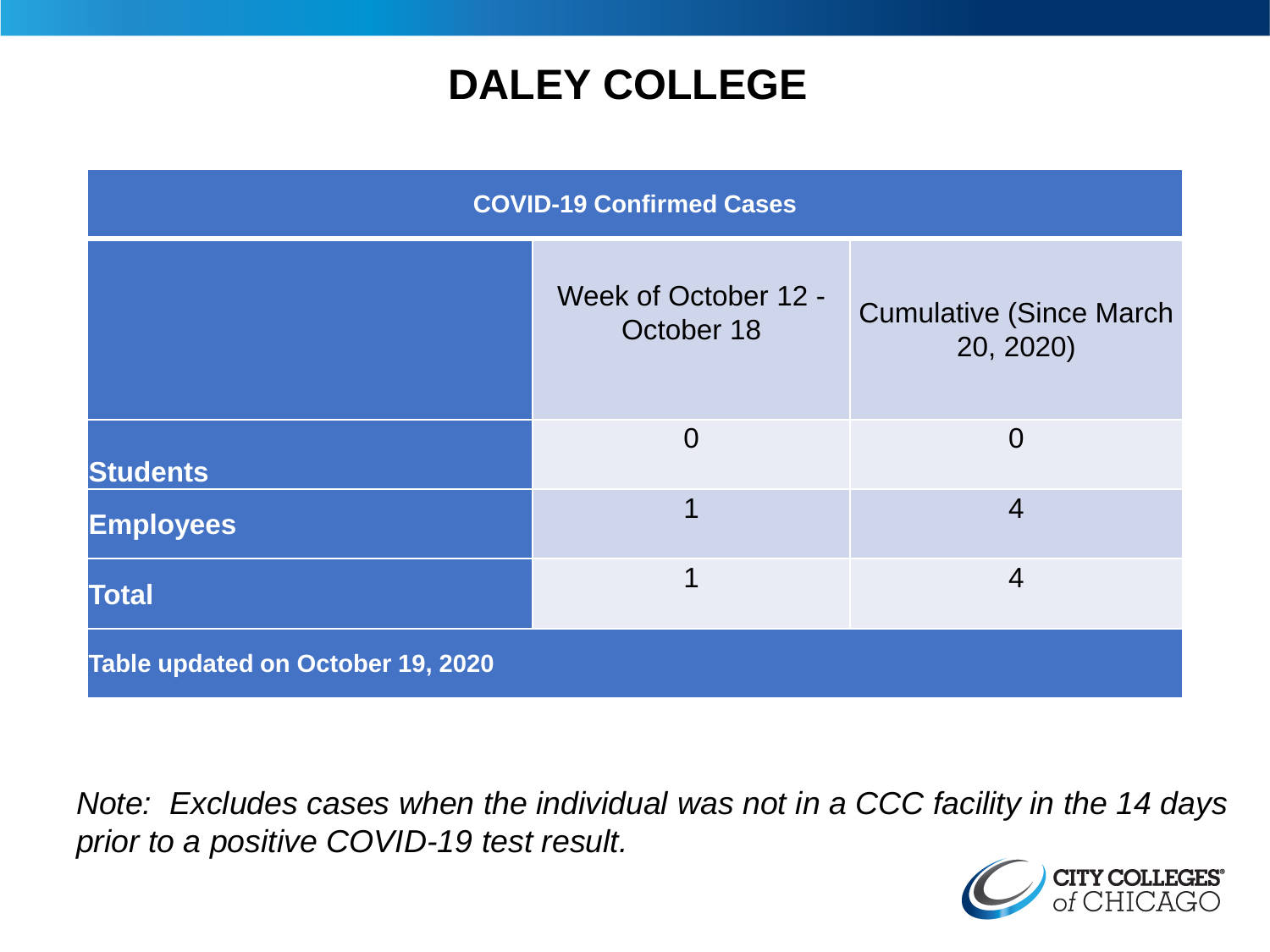### **HAROLD WASHINGTON COLLEGE**

| <b>COVID-19 Confirmed Cases</b>   |                                          |                                              |
|-----------------------------------|------------------------------------------|----------------------------------------------|
|                                   | <b>Week of October 12-</b><br>October 18 | <b>Cumulative (Since March)</b><br>20, 2020) |
| <b>Students</b>                   | $\Omega$                                 | 1                                            |
| <b>Employees</b>                  | $\overline{0}$                           | 3                                            |
| <b>Total</b>                      | $\overline{0}$                           | $\overline{4}$                               |
| Table updated on October 19, 2020 |                                          |                                              |

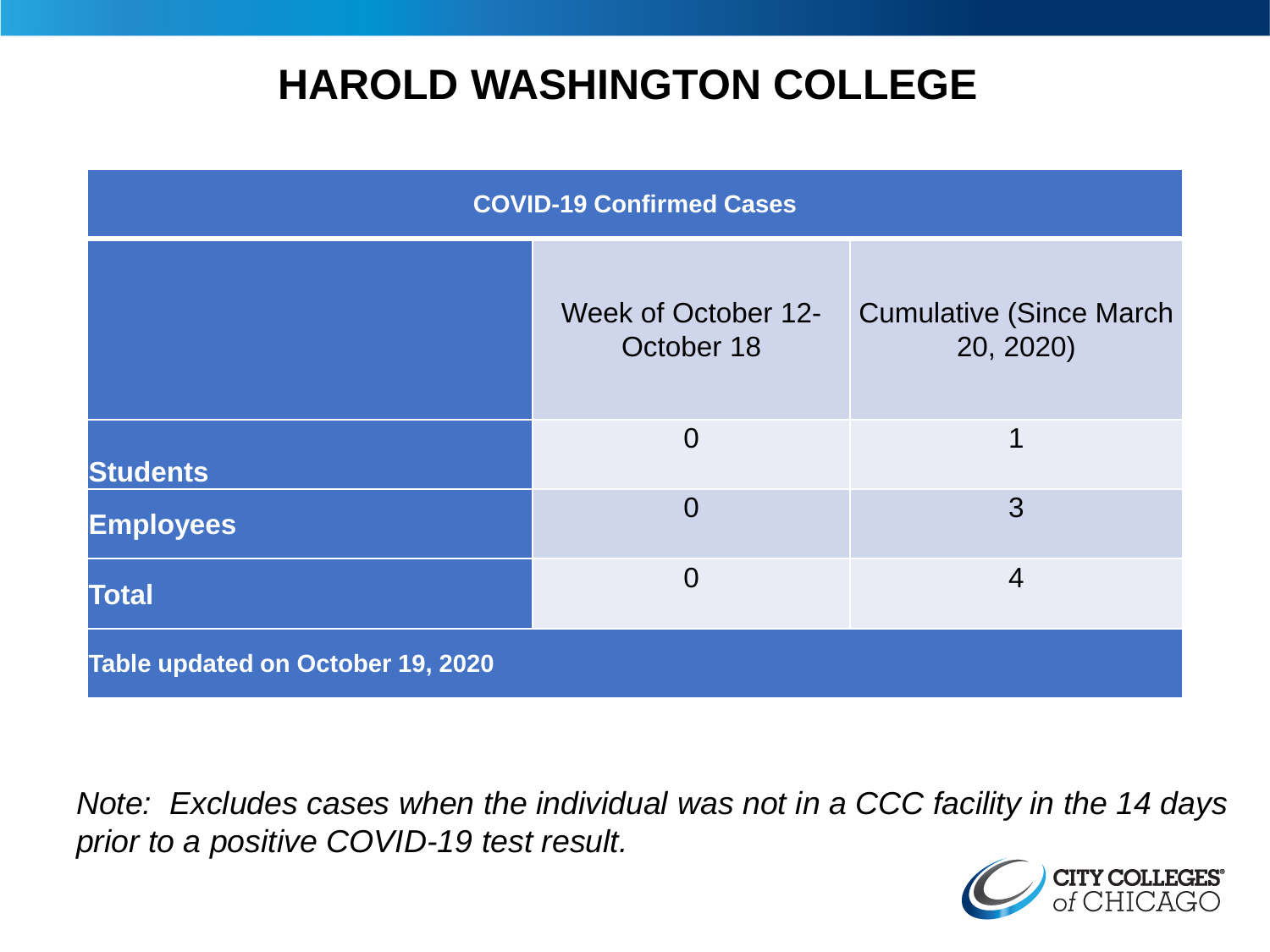### **KENNEDY-KING COLLEGE**

| <b>COVID-19 Confirmed Cases</b>   |                                   |                                              |
|-----------------------------------|-----------------------------------|----------------------------------------------|
|                                   | Week of October 12-<br>October 18 | <b>Cumulative (Since March)</b><br>20, 2020) |
| <b>Students</b>                   | $\overline{0}$                    | 1                                            |
| <b>Employees</b>                  | $\overline{0}$                    | 3                                            |
| <b>Total</b>                      | $\overline{0}$                    | $\overline{4}$                               |
| Table updated on October 19, 2020 |                                   |                                              |

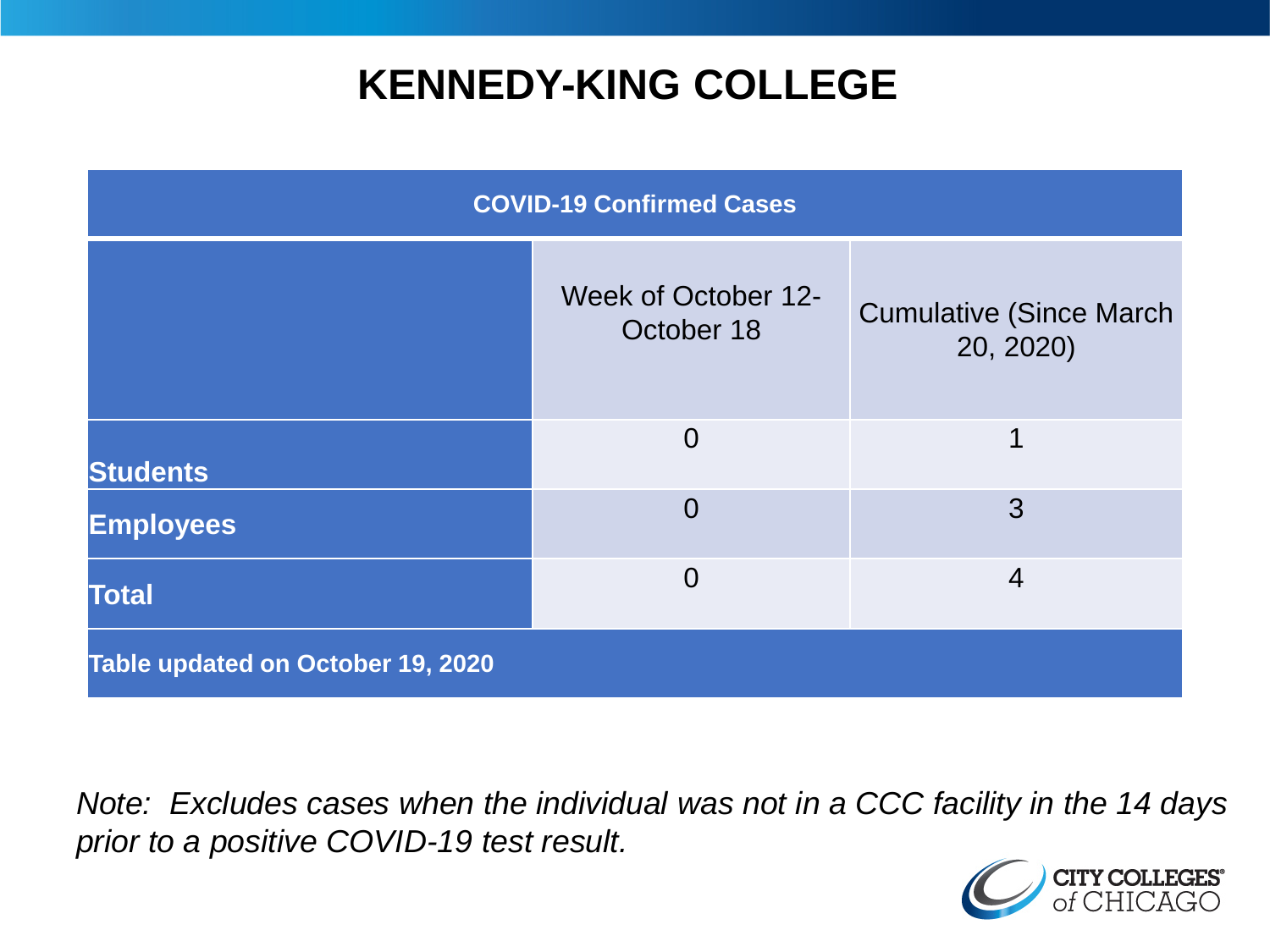## **MALCOLM X COLLEGE**

| <b>COVID-19 Confirmed Cases</b>   |                                   |                                              |
|-----------------------------------|-----------------------------------|----------------------------------------------|
|                                   | Week of October 12-<br>October 18 | <b>Cumulative (Since March)</b><br>20, 2020) |
| <b>Students</b>                   | $\overline{0}$                    | $\overline{4}$                               |
| <b>Employees</b>                  | 2                                 | 3                                            |
| <b>Total</b>                      | 2                                 | 7                                            |
| Table updated on October 19, 2020 |                                   |                                              |

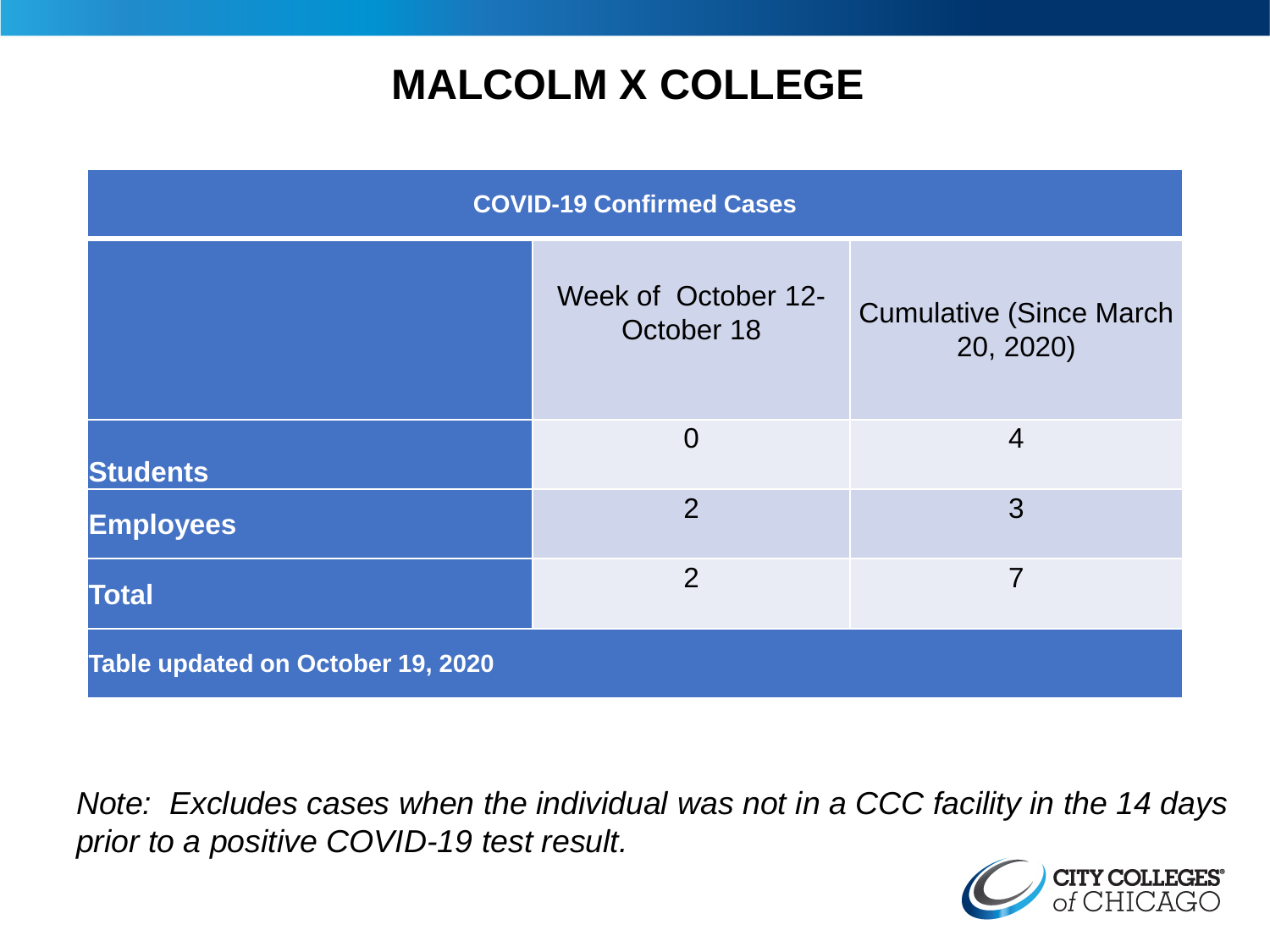## **OLIVE-HARVEY COLLEGE**

| <b>COVID-19 Confirmed Cases</b>   |                                          |                                              |
|-----------------------------------|------------------------------------------|----------------------------------------------|
|                                   | <b>Week of October 12-</b><br>October 18 | <b>Cumulative (Since March)</b><br>20, 2020) |
| <b>Students</b>                   | $\Omega$                                 | $\Omega$                                     |
| <b>Employees</b>                  | $\overline{2}$                           | 8                                            |
| <b>Total</b>                      | $\overline{2}$                           | 8                                            |
| Table updated on October 19, 2020 |                                          |                                              |

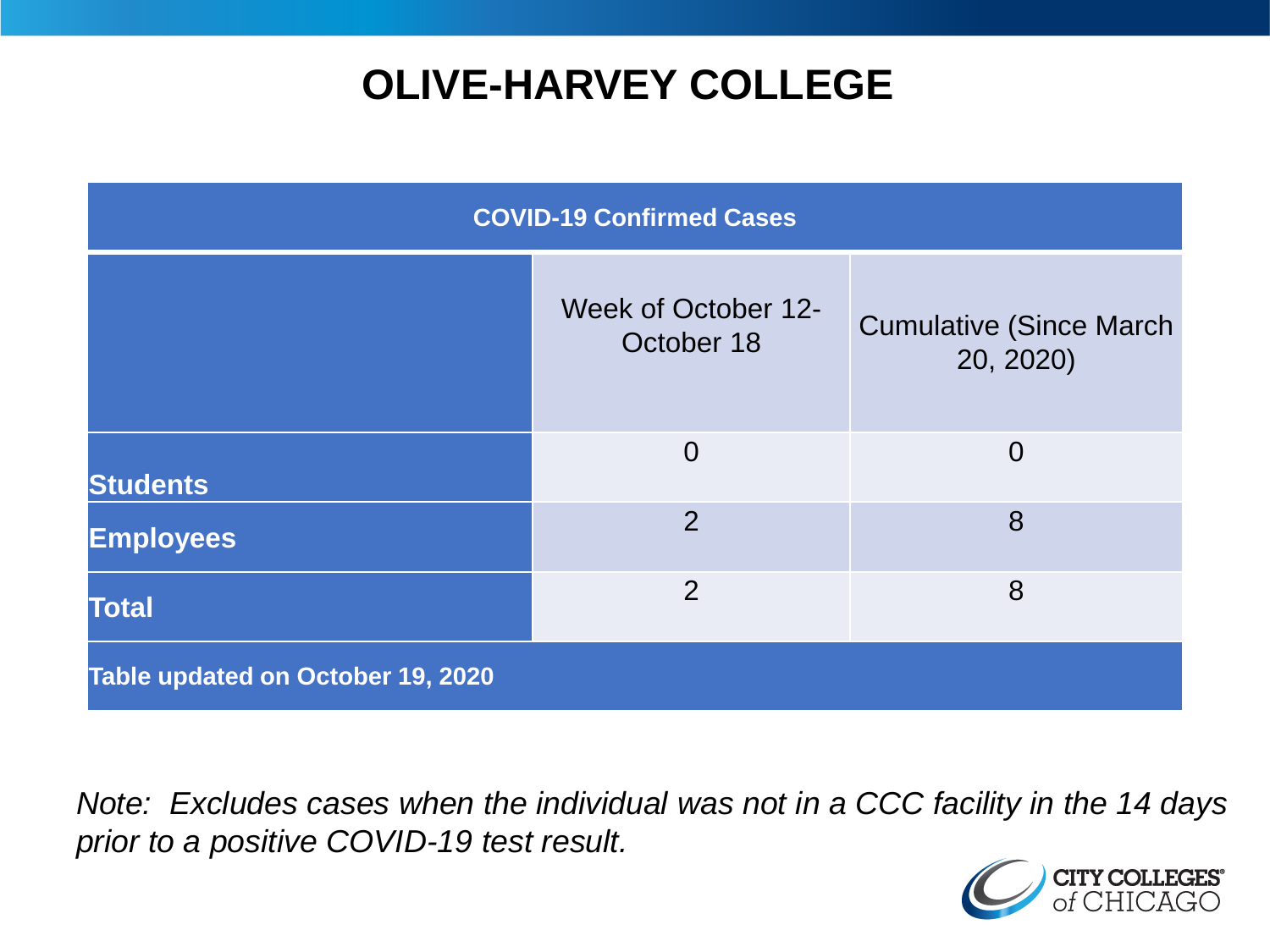### **TRUMAN COLLEGE**

| <b>COVID-19 Confirmed Cases</b>   |                                   |                                              |
|-----------------------------------|-----------------------------------|----------------------------------------------|
|                                   | Week of October 12-<br>October 18 | <b>Cumulative (Since March)</b><br>20, 2020) |
| <b>Students</b>                   | $\Omega$                          | $\overline{0}$                               |
| <b>Employees</b>                  | $\overline{0}$                    | $\overline{4}$                               |
| <b>Total</b>                      | $\Omega$                          | $\overline{4}$                               |
| Table updated on October 19, 2020 |                                   |                                              |